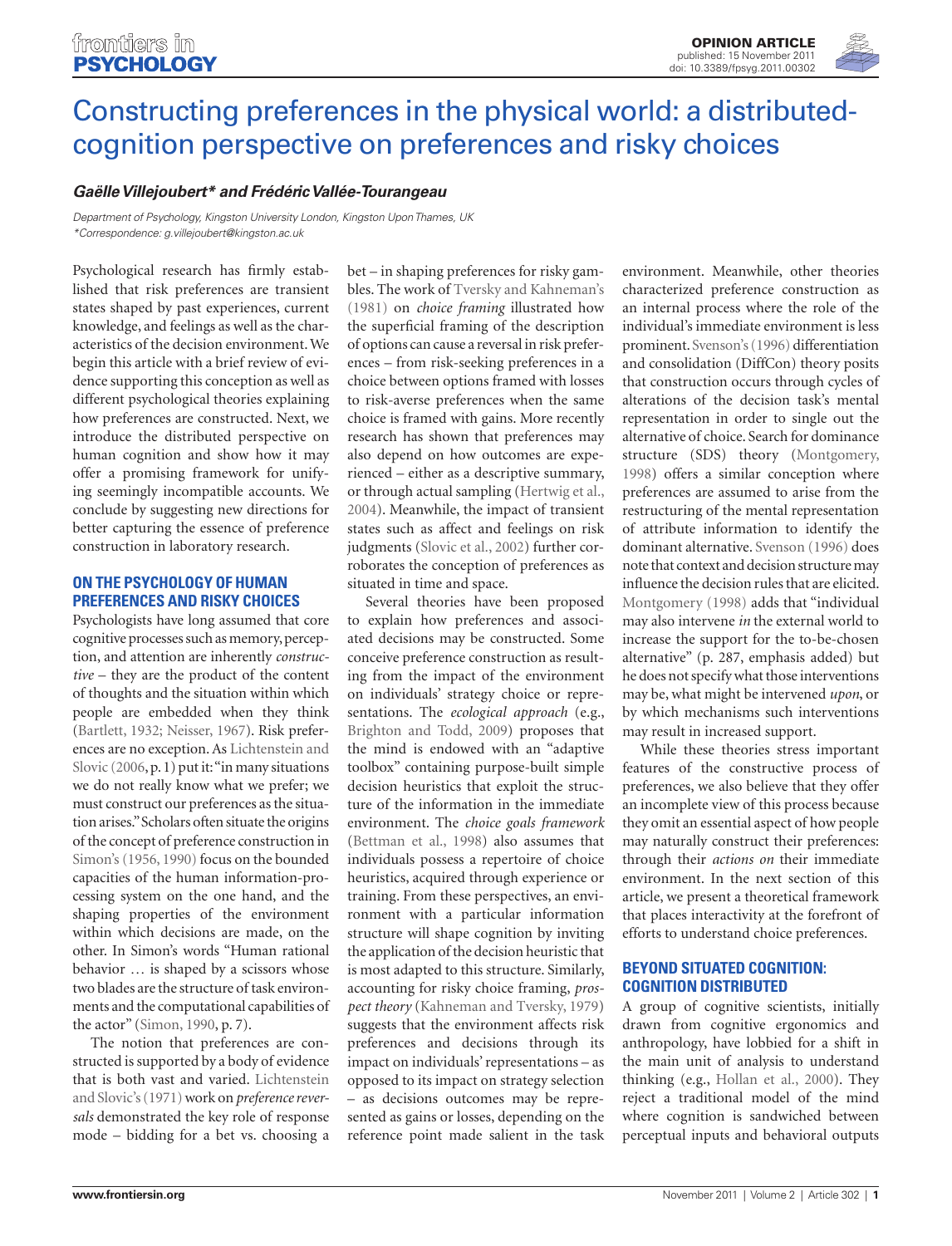(to adapt Hurley, 2001). Instead they argue that cognition is the product of a distributed system that reflects the dynamic meshwork of resources internal to the reasoner (such as cognitive capacities, acquired knowledge) as well as resources external to the reasoner (such as artifacts, people, cultural beliefs; Kirsh, 2009, 2010; Hutchins, 2010). A key notion in the systemic perspective is that people interact with external resources to augment and facilitate thinking. From a distributed-cognition perspective, thinking is the product of embodied and embedded mental and physical activities. In other words, people do not just "*think* with their heads," they also "*think* with their eyes and hands" in an environment that affords interaction. This results in an extended cognitive system (Wilson and Clark, 2009), akin to an ecological niche (cf. Laland et al., 2000) enabling people to exceed the capacities of their unaided, non-extended mind.

People act upon their environment when they think, and more specifically when they evince a preference, in a rich and varied manner; yet this activity is rarely the focus of research. People, generally, do not choose their homes or their cars from written descriptions. Rather, they walk in potential flats, project and sketch furniture placement, open and close wardrobes, sit on the terrace to help simulate what it would be like to live in the place. In other words, they do not only adapt to their environment, they actively shape, manipulate, and interact with it to support their decision-making.

The distributed perspective has been the subject of ethnographic analysis "in the wild" (Hutchins, 1995), but it can also guide more controlled experimental work (Fioratou and Cowley, 2009; Weller et al., in press). For example, we recently examined performance on matchstick algebra problems which present participants with a false algebraic equation made of matchsticks and require them to move one matchstick to form a true equation (Knoblich et al., 1999). Adopting a distributed-cognition perspective, we compared performance on the traditional paper-and-pencil version of the task with performance in an interactive version where participants could physically manipulate the matchsticks, using a modifiable, three-dimensional, physical presentation of the equation. Participants in the interactive group were significantly more likely to achieve insight to transform these

expressions into true equations. Moreover, whereas numeracy predicted performance in the paper-and-pencil group, performance was best predicted by visuo-spatial reasoning skills in the interactive group. These results suggest that different types of resources and skills were recruited in the interactive and non-interactive versions of the task, respectively.

The distributed-cognition perspective may also offer a novel way to conceive the role of the environment in the construction of preferences. The theoretical frameworks reviewed earlier assume that the environment shapes cognitive activity. In experiments used to test these approaches, however, the environment is often presented in a two-dimensional, fixed presentation akin to the non-interactive version of the matchstick algebra task, offering linguistic or numerical information that is presented in essentially inflexible and intangible formats. These environments severely limit individuals' natural tendency to think with their eyes and hands. The distributed-cognition perspective could offer a new window onto the process of preference construction, focusing on the coupling between people's cognition and the strategic and opportunistic manipulation of the information populating their immediate physical space. As Weller et al.'s (in press) study illustrates, adopting a distributed perspective on cognition does not necessitate studying cognitive activities in naturalistic settings. In fact, we believe that the potential of this approach resides in its promise to better capture the essence of cognitive processes in general, and preference construction in particular, within laboratory settings.

Adopting a distributed-cognition perspective also highlights a potentially invalid assumption underpinning alternative accounts of preference construction, such as SDS theory (Montgomery, 1998) and the DiffCon theory (Svenson, 1996) reviewed above – and more generally, numerous theories accounting for higher level cognitive processes – namely, the assumption that the *mental restructuring* of a rigid presentation of the informational landscape is equivalent to the *physical restructuring* of this landscape, in the individual's immediate environment. It is not: an inflexible physical problem presentation exerts gravity on people's effort to depart from and transform their representation of the information; whereas a dynamic one may better support the development of a productive representation of the problem information.

Concretely, better understanding how preferences may be constructed in the physical world will involve designing experimental settings where participants are no longer limited to alter the information presented to them mentally. This, we surmise, will lead to a revision of the amount of information that people are actually capable of computing when constructing preferences. For example, a canonical representation of the information in choice framing tasks such as the Asian Disease problem (Tversky and Kahneman, 1981) requires taking into account all outcomes of concurrent decisions. Such a bias-free representation has been previously ruled out as psychologically implausible, assuming that it would exceed human computational capabilities (Kahneman and Tversky, 1984). Maule and Villejoubert (2007) surmised that participants might instead mentally switch between a gain-framed representation and a loss-framed representation, in a similar manner to the perspective-switching occurring when people are presented with ambiguous figures such as the Necker cube. Choice behavior would then be determined by the dominant representation at the moment of choice. Taking a distributed-cognition approach to study choice framing, one could use playing cards presenting a positive or negative outcome associated with each of two alternatives. Probabilities of outcomes would be presented as the relative proportion of positive and negative outcomes. This would enable participants to manipulate, spread, arrange and rearrange the cards, and perhaps contrast losses and gains while constructing their preference. Importantly, rather than constrain thinking, the manipulability afforded by the material presentation of the information would instead support – if not augment – people's computational abilities. In such a situation, the mental switch of focus between a gain-framed and a loss-framed representation (Maule and Villejoubert, 2007) could then be supported by the physical presentation of the information and thus, considerably reducing the mental efforts required for switching focus. Moreover, this would make the